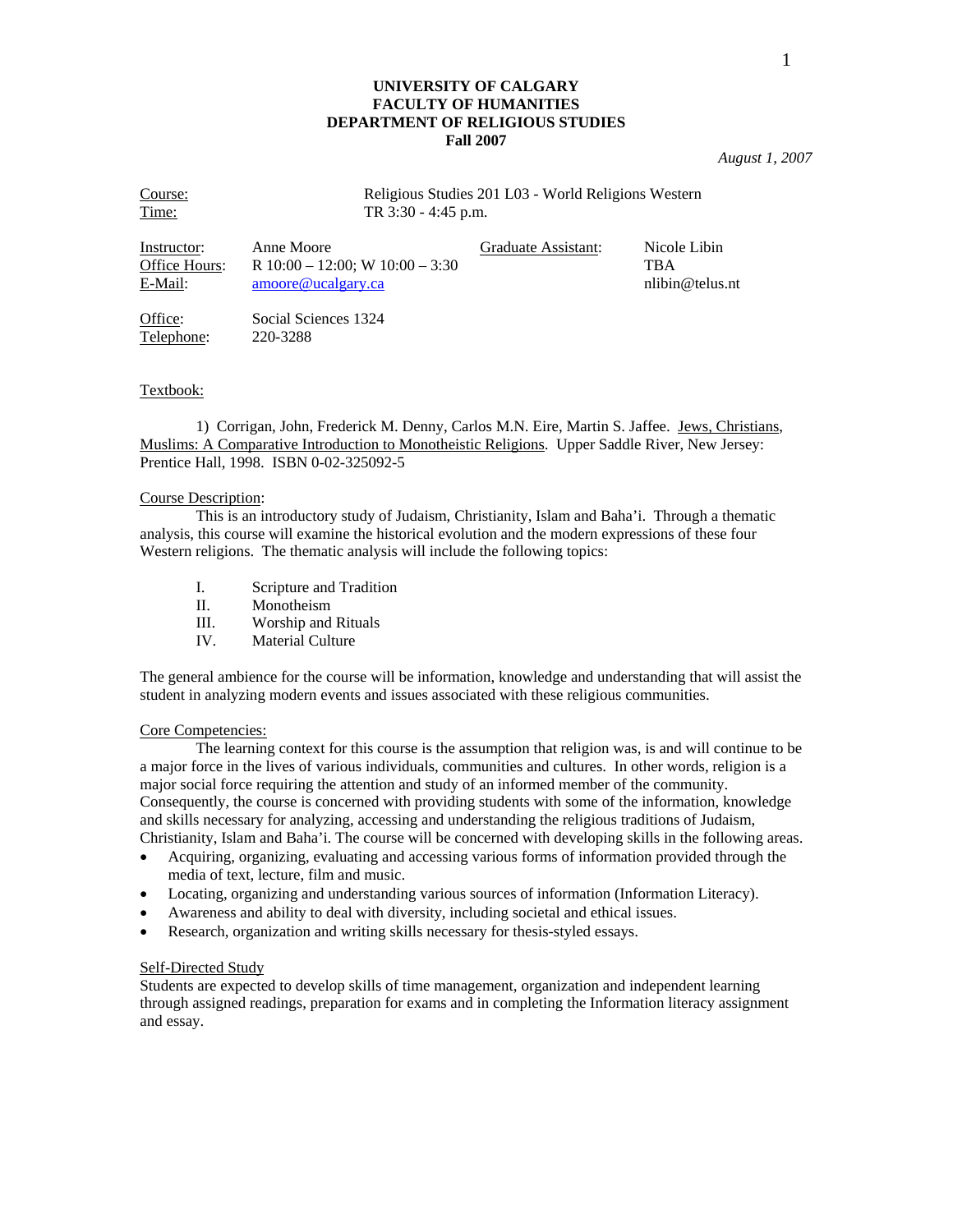## Course Outline:

The following outline will be considered a provisional guide only to the content of the course.

|                                                                                                                                                                                                                                                                                                                                    | buttine will be considered a provisional galac only to the content of the course.                                                                                                                        |  |
|------------------------------------------------------------------------------------------------------------------------------------------------------------------------------------------------------------------------------------------------------------------------------------------------------------------------------------|----------------------------------------------------------------------------------------------------------------------------------------------------------------------------------------------------------|--|
| Introduction:                                                                                                                                                                                                                                                                                                                      | What is Religion?<br>What are Western Religions?                                                                                                                                                         |  |
| Scripture and Tradition                                                                                                                                                                                                                                                                                                            | Tanakh, New Testament, Qur'an and<br>Kitab-I-Aqdas                                                                                                                                                       |  |
| Monotheism                                                                                                                                                                                                                                                                                                                         | Corrigan, 3-74<br>G-d, God Incarnate, Allah,<br>Corrigan 75-154                                                                                                                                          |  |
| <b>First Exam:</b>                                                                                                                                                                                                                                                                                                                 | Tuesday October 23, 2007<br>Including all the lectures from Sept 11-Oct 18,<br>Corrigan 3-154<br>Material on Blackboard.                                                                                 |  |
| Worship and Rituals                                                                                                                                                                                                                                                                                                                | Synagogue, Church, Mosque, and Temple<br>Corrigan 215-76                                                                                                                                                 |  |
| <b>Second Exam:</b>                                                                                                                                                                                                                                                                                                                | <b>Thursday November 22, 2007</b><br>Including all lectures from Oct 23 -Nov 15<br>Corrigan 215-76<br>Material on Blackboard                                                                             |  |
| <b>Material Culture</b>                                                                                                                                                                                                                                                                                                            | Corrigan 341-418                                                                                                                                                                                         |  |
| Quiz                                                                                                                                                                                                                                                                                                                               | Thursday, December 6, 2007<br>Based on material from class material covered from<br>Nov $22 - Dec 5$ and Corrigan 341-418                                                                                |  |
| <b>Course Requirements:</b><br>1. First Exam<br>In-Class Exam [Tuesday October 23, 2007]<br>Consisting of a combination of multiple choice, fill-in-the blank and short answers.<br>Lecture material from the beginning of class up to and including October 16; Corrigan text, pages 3-154,<br>and material posted on Blackboard. | 35%                                                                                                                                                                                                      |  |
| 2. Second Exam<br>In- Class Exam [Thursday November 22, 2007]<br>Consisting of a combination of multiple choice, fill-in-the blank and short answers.<br>Lecture material from October 23 up to and including November 15; Corrigan text, pages 215-76, and<br>material posted on Blackboard.                                      | 35%                                                                                                                                                                                                      |  |
| 3) Quiz<br>In-Class [Thursday December 6, 2007]<br>Consisting of a combination of fill-in-the-blank, short and long answers.<br>Lecture material from November 22 up to and including December 4; Corrigan text, pages 341-418, and<br>material posted of Blackboard,                                                              | 10%                                                                                                                                                                                                      |  |
| 4) INFORMATION LITERACY EXERCISE AND SHORT ESSAY                                                                                                                                                                                                                                                                                   | 20%<br>Each student will be given an individual exercise that is designed to develop information literacy, research<br>and academic writing skills. NOTE: THE RESPECTIVE DEADLINE FOR THIS ASSIGNMENT IS |  |

**TO BE FOUND ON THE INFORMATION PROVIDED EACH STUDENT. THE DEADLINES RANGE FROM NOVEMBER 27th to DECEMBER 4TH**

This assignment includes a thesis-style essay of 4-5 pages, double-spaced (1,000-1,500 words) in proper bibliographical format with a bibliography consisting of specified sources.

## **\* There will be no Registrar Scheduled Final Exam in this course**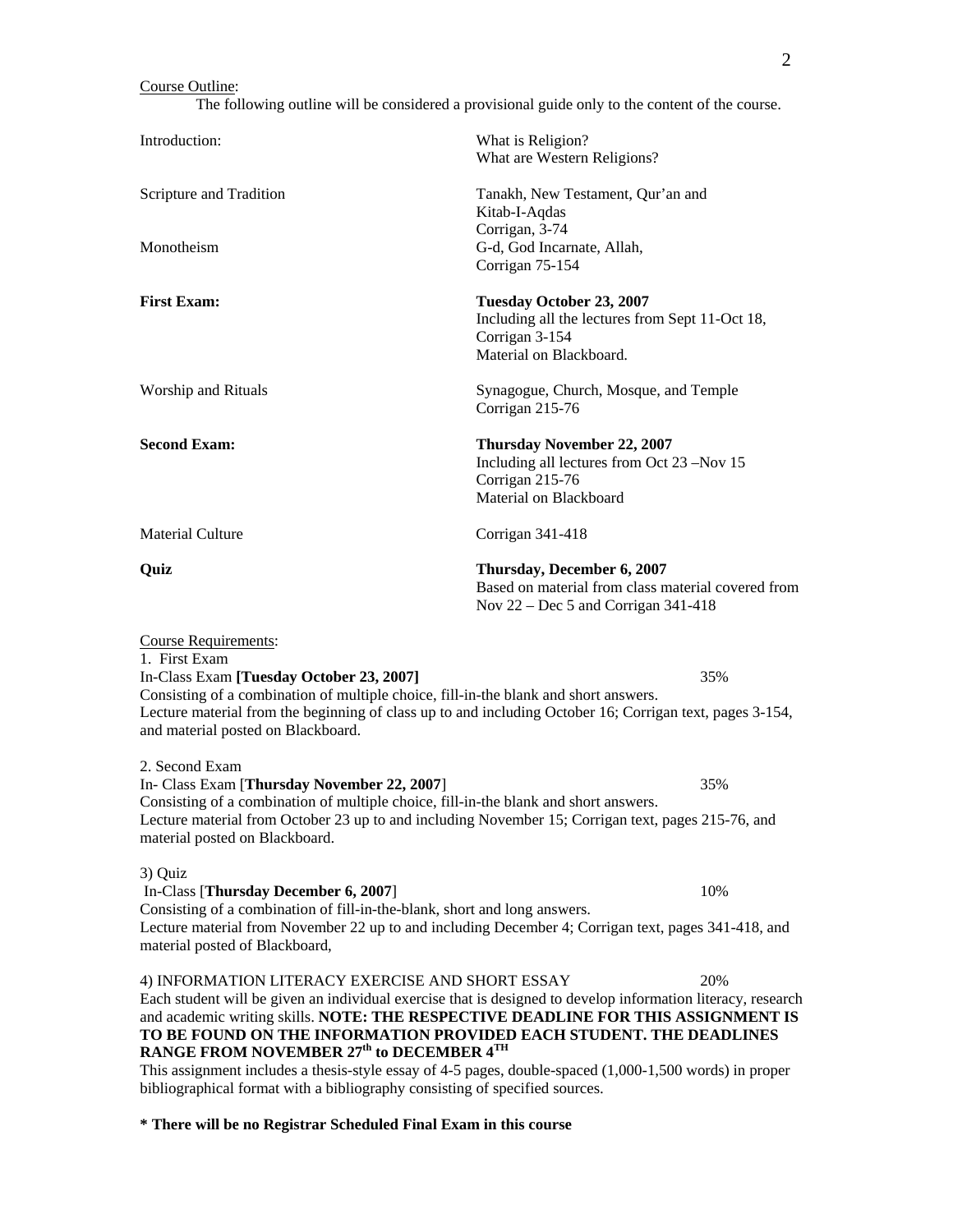## Course Protocol

Deadlines: The adherence to deadlines is taken as a serious requirement and responsibility of the students in this course. Late assignments will be assessed a penalty of 5 marks for each 24 hour period. Exams: Deferred exams will be arranged only under exceptional circumstances such as illness (with support provided by a doctor's note) or personal crisis (determined after meeting with Instructor). In any case, the student MUST contact the instructor within 24 hours of a missed exam. There is no-extra credit work permitted in this course.

#### **There will be no Registrar scheduled final examination in this course.**

#### Grading

A numerical mark will be given for each course requirement. Following the final examination, a letter grade will be assigned on the following number and letter grade scheme:

| A+ | $100 - 96$ | $95 - 90$ | А- | $89 - 85$ |
|----|------------|-----------|----|-----------|
|    | $84 - 80$  | 79 - 75   | В- | 74 - 70   |
|    | $69 - 65$  | $64 - 60$ |    | $59 - 55$ |
|    | 54 - 53    | 52-50     |    | Under 50  |

N.B. All written assignments will be graded with regard to both form and content.

#### Continuing Courses:

 Rels 301: Studies in the Hebrew Bible/Old Testament; Rels 309: Religious Experience; Rels 331: Religious Perspectives on Suffering; Rels 335: Feasts, Fasts & Rites of Passage; Rels 337: Daughters of Eve; Rels 347: Scripture and Religions; Rels 315: Islamic Mysticism; Rels 353: Islam in the Modern World; Rels 357: The Religious Civilization of Islam; Rels 369: Introduction to Judaism; Rels 381 Women & Religion; Rels 383: Origins of Christianity 100 BCE-200 CE; Rels 385: Councils, Canons and Creeds: Christianity 200-800 CE; Rels 387: Scholastics, Mystics and Reformers: Christianity 800-1600 CE; Rels 389: Modern Christianity 1600-present.

### Recording of lectures:

Recording any part of any lectures in any form must first be approved by the instructor in writing and is for individual private study only. See current Calendar, Tape recording of Lectures. Academic Honesty:

Students should be familiar with University regulations regarding academic integrity; see relevant pages in the current University Calendar.

## Academic Accommodation:

If you are a student with a disability who requires academic accommodation and have not registered with the Disability Resource Centre, please contact their office at 220-8237. Students who have not registered with the Disability Resource Centre are not eligible for formal academic accommodation. Once registered, please discuss any upcoming tests/examinations with the instructor two weeks before the scheduled date.

#### Safewalk Program :

"You don't have to walk alone...." Call 220-5333 and a member of the Safewalk Team will walk you to your car, the LRT, or any destination on campus. Safewalk is available to all students, staff and faculty any time of the day or night. Look for the Campus Security Help Phones located throughout the University. Please don't hesitate to call!

# Withdrawing from courses:

Please note the information regarding withdrawals and fee refunds in the Academic Schedule of the current University Calendar. Gnosis:

Gnosis is the Religious Studies Student Club. For membership or more information please email: gnosis@ucalgary.ca or visit http://www.ucalgary.ca/~gnosis.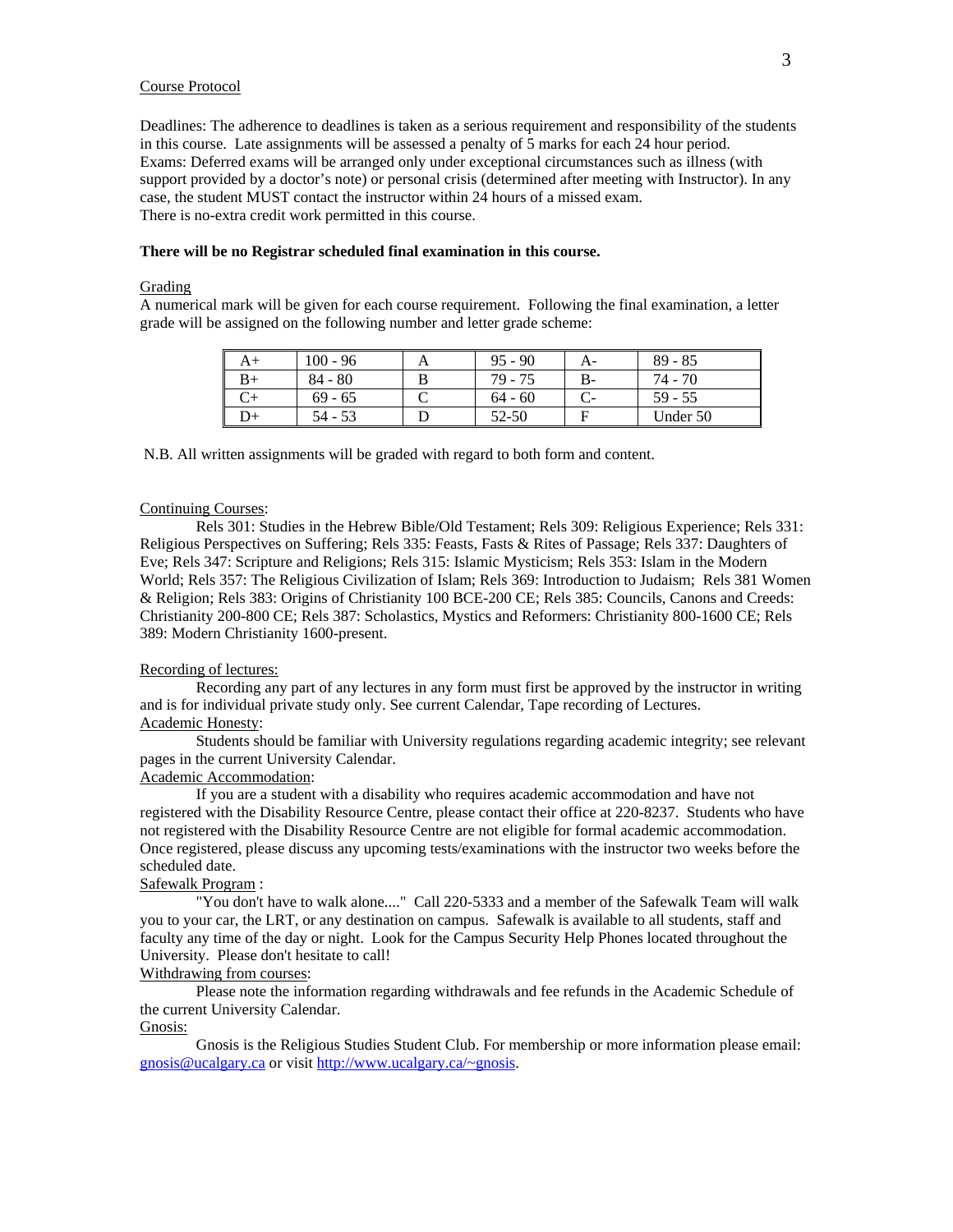# Course Schedule

| Date                   | Textbook                     | Blackboard                                  | Lectures                                            |
|------------------------|------------------------------|---------------------------------------------|-----------------------------------------------------|
| September 12-18        | Pages 3-25                   | Review Comprehension                        | Ideas of Tradition,                                 |
|                        |                              | Questions for Judaism.                      | Scripture, Canon and                                |
|                        |                              | Memorize Terms: 42                          | Interpretation                                      |
|                        |                              | terms (7 terms per day)                     | History of Judaism                                  |
|                        |                              | Read and know the                           |                                                     |
|                        |                              | narrative outline for the                   |                                                     |
|                        |                              | Tanakh                                      |                                                     |
|                        |                              | Review the other study                      |                                                     |
|                        |                              | questions                                   |                                                     |
| September 18-25        | Pages 26-51                  | Review Comprehension                        | Formation of the New                                |
|                        |                              | Questions for                               | Testament                                           |
|                        |                              | Christianity                                | Development of                                      |
|                        |                              | Memorize Terms: 45                          | <b>Christian Interpretation</b>                     |
|                        |                              | terms (8 terms per day)                     | History of the Different                            |
|                        |                              | Read and know the                           | <b>Branches of Christianity</b>                     |
|                        |                              | stories in the New                          |                                                     |
|                        |                              | Testament                                   |                                                     |
|                        |                              | Review the other study                      |                                                     |
|                        |                              | questions                                   | Life of Muhammad                                    |
| September 25-October 2 | Pages 52-72                  | Review Comprehension<br>Questions for Islam | Development of the                                  |
|                        |                              | Memorize Terms: 31                          | Qur'an                                              |
|                        |                              | Terms (5 terms per day)                     | Development of the                                  |
|                        |                              | Read the information on                     | Hadith                                              |
|                        |                              | Modern Islam                                | Different Branches in                               |
|                        |                              | Review the other study                      | Islam                                               |
|                        |                              | questions.                                  |                                                     |
|                        | <b>Review the Questions</b>  |                                             |                                                     |
|                        | for Discussion and           |                                             |                                                     |
|                        | <b>Review on pages 73-74</b> |                                             |                                                     |
| October 2-9            | Pages 75-104                 | Review Comprehension                        | G-d in the context of                               |
|                        |                              | Questions for Judaism:                      | covenant.                                           |
|                        |                              | Monotheism.                                 | G-d in the context of                               |
|                        |                              | Memorize Terms: 13                          | justice                                             |
|                        |                              | Terms (2 per day)                           | G-d in the context of                               |
|                        |                              | Review the other study                      | Shoah                                               |
|                        |                              | questions                                   |                                                     |
| October 9-16           | Pages 105-133                | Review Comprehension                        | God Incarnate                                       |
|                        |                              | Questions for                               | Different conceptions of<br>how God/Christ saves in |
|                        |                              | Christianity:<br>Monotheism                 | the various branches of                             |
|                        |                              | Memorize Terms: 16                          | Christianity.                                       |
|                        |                              | Terms (2-3 per day)                         |                                                     |
|                        |                              | Review the other study                      |                                                     |
|                        |                              | questions                                   |                                                     |
| October 16-18          | Pages 134-151                | Review Comprehension                        | Shahada                                             |
|                        |                              | Questions for Islam:                        | <b>Five Doctrines</b>                               |
|                        |                              | Monotheism                                  |                                                     |
|                        |                              | Memorize Terms: 6                           |                                                     |
|                        |                              | Terms (1-2 per day)                         |                                                     |
|                        |                              | Review the other study                      |                                                     |
|                        |                              | questions.                                  |                                                     |
|                        | <b>Review the Questions</b>  | Review all the material                     | <b>ATTEND ONE OF</b>                                |
|                        | for Discussion and           | on Blackboard.                              | <b>THE STUDY</b>                                    |
|                        | Review on pages 152-         | <b>Review all the</b>                       | TUTORIALS: TBA.                                     |
|                        | 153                          | questions and terms.                        |                                                     |